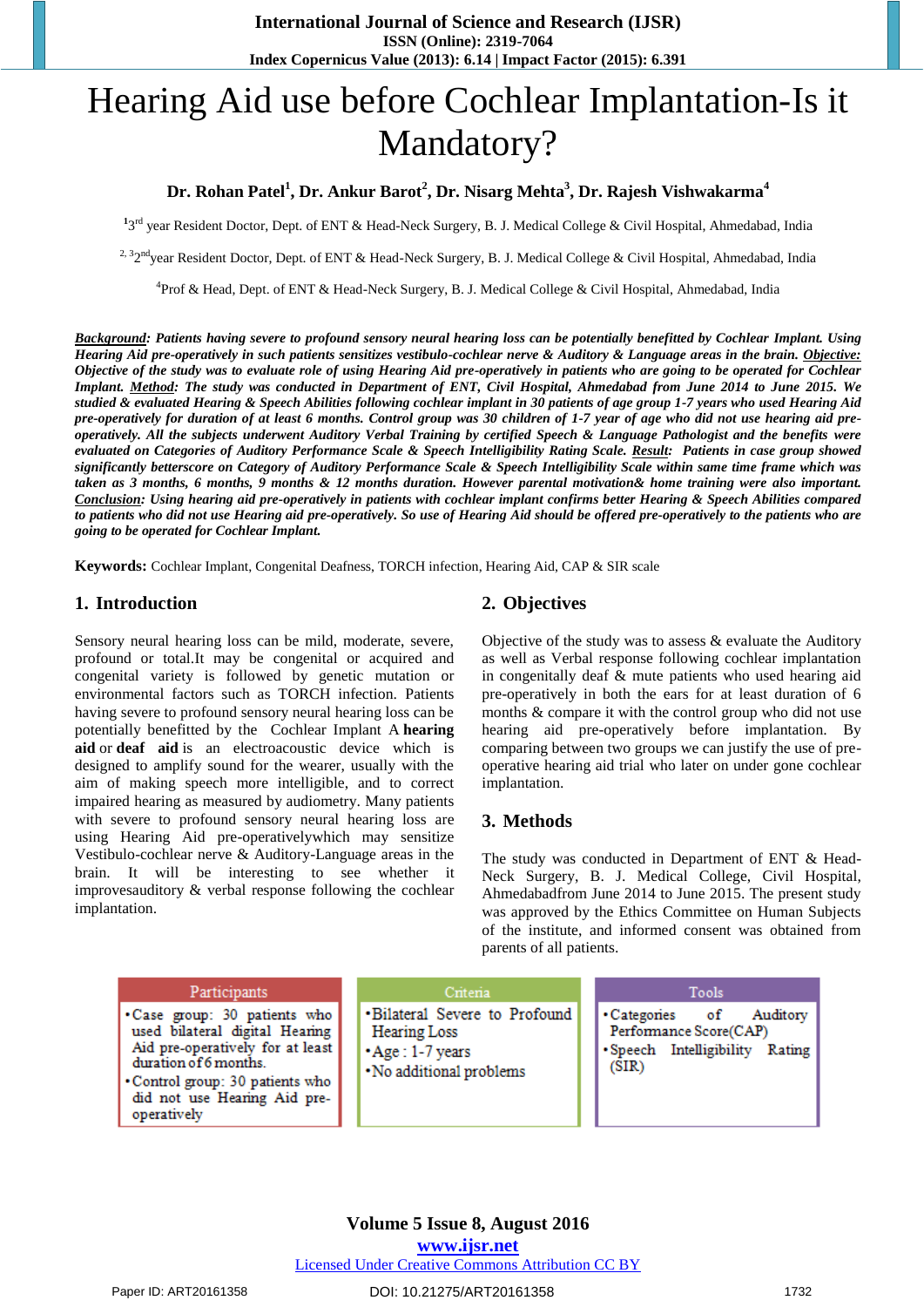**4. Cases:** 



**Categories of auditory performance (CAP) score**(1)

- 0) no awareness of environmental sound
- 1) awareness of environmental sounds
- 2) responds to speech sounds
- 3) recognizes environmental sounds
- 4) discriminates at least two speech sounds
- 5) understands common phrases without lipreading
- 6) understands conversation without lipreading with a familiar talker
- 7) can use the telephone with a familiar talker

#### **Speech intelligibility ratings(SIR)**(2)

- 1) Prerecognizable words in spoken language (the child's primary mode of everyday communication may be manual)
- 2) Connected speech is unintelligible; intelligible speech is developing in single words when context and lip reading cues are available
- 3) Connected speech is intelligible to a listener who concentrates and lip-reads within a known context
- 4) Connected speech is intelligible to a listener who has little experience of a deaf person's speech; the listener does not need to concentrate unduly
- 5) Connected speech is intelligible to all listener's; the child is understood easily in everyday contexts

## **5. Result**

Average CAP & SIR Scoring at the above mentioned time frame is shown below in the table

| CAP Score $(avg)$ 3 months 6 months 9 months 12 months |  |  |
|--------------------------------------------------------|--|--|
| Case                                                   |  |  |
| Control                                                |  |  |



**Figure 1:** Average CAP score for cases and control over period of time

| SIR Score (avg) 3 months 6 months 9 months 12 months |  |  |
|------------------------------------------------------|--|--|
| Case                                                 |  |  |
| Control                                              |  |  |



**Figure 2:** Average SIR Score for cases and control over period of time

Patients in case group showed better score on Category of Auditory Performance (CAP) Scale &Speech Intelligibility Rating (SIR) scale within same time frame which was taken as 3 months, 6 months , 9 months & 12 months duration.

## **6. Discussion**

 Patients who were using hearing aid pre-operatively performed better though statistically not significant than those who did not use hearing aid on CAP & SIR Scores.

# **Volume 5 Issue 8, August 2016**

**www.ijsr.net**

Licensed Under Creative Commons Attribution CC BY